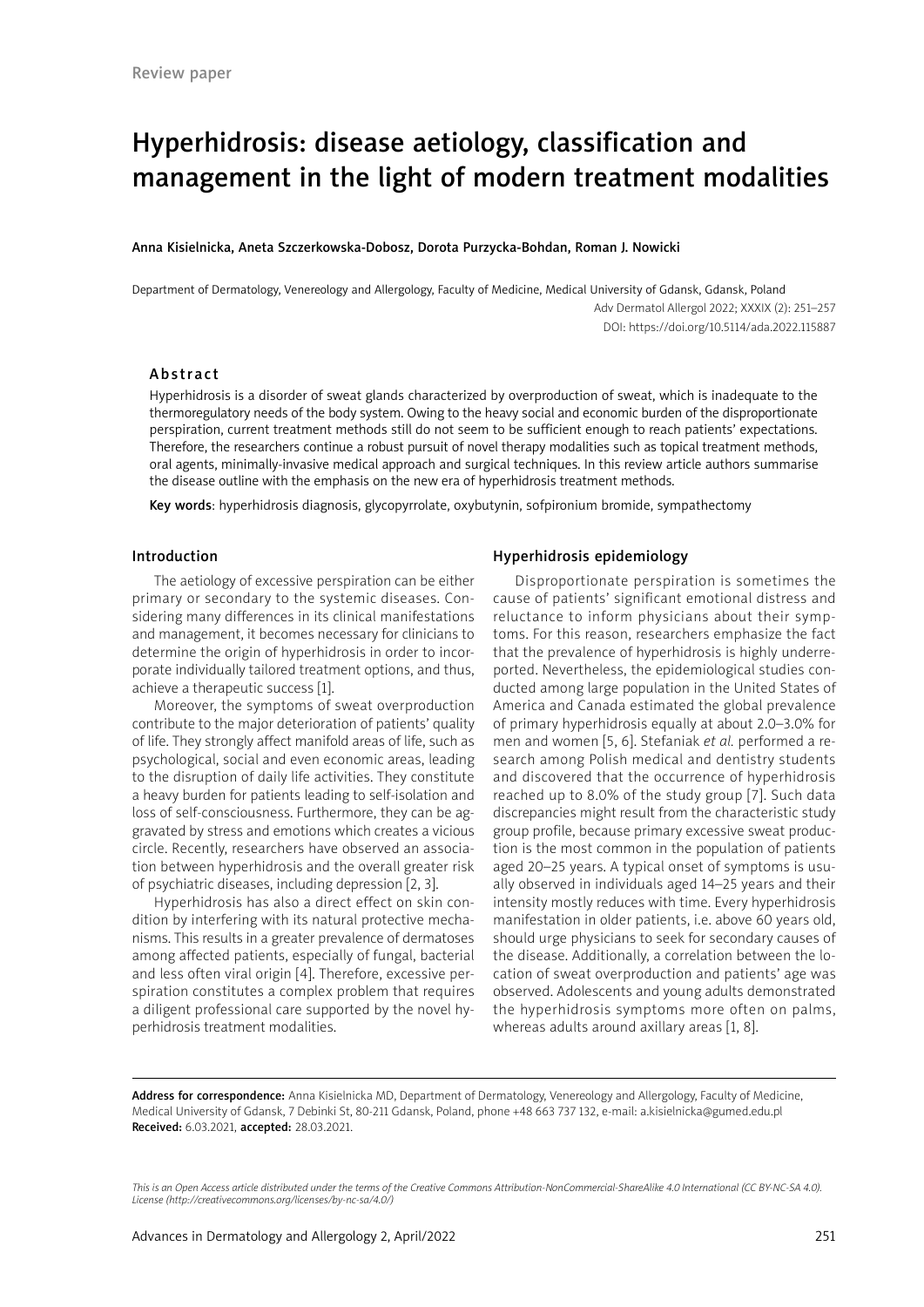#### Regulatory mechanisms of the sweat production

Human organism consists of about 2–4 million sweat glands, which play a key role in dermal and thermoregulatory homeostasis of the body. Approximately 80% of them is represented by eccrine sweat glands, which are evenly distributed all over the body, except for local concentrations on palms and soles. They are the main source of water evaporation out of the body system and provide optimal body temperature due to the production of odourless, transparent secretion of watery consistency. The remaining part consists of the apocrine sweat glands, which are responsible for thick excretion of an unpleasant odour. They are distributed focally predominantly around axillae, groins and external genital organs. Additionally, some researchers distinguish the apocrine sweat glands in the axillae region, which combine both patterns of sweat secretion [9].

The innervation of the sweat glands comes from the sympathetic nervous system, which is controlled by the central nervous system. Perspiration results from the activation of the supraoptic nucleus, localized in the anterior region of the hypothalamus and is triggered by certain stimuli (mainly emotional and thermal ones and physical exercise). It is hypothesized that the overproduction of sweat might result from the dysfunction of the autonomic system nerve fibres. What is more, this concept is supported by the histopathological findings of the overactive sweat glands, which demonstrate abnormalities neither in their structure, nor in their amount around the affected body area [9, 10].

# Hyperhidrosis – classification and clinical manifestations

Hyperhidrosis can be classified as either primary or secondary to the systemic causes. Clinical manifestations of both types vary in terms of patients' age, family disease history, symptoms' onset, localization and triggering factors [1].

#### Primary hyperhidrosis

The aetiology of primary hyperhidrosis is idiopathic, with the highest incidence among young patients without any comorbidities. Furthermore, in about 30–50% of cases, a positive family history of the disease can be observed, which suggests a potential genetic background of the hyperhidrosis. Excessive perspiration usually manifests as a solitary focus or multiple symmetrically localized foci. The most frequently affected areas of the body are axillae (about 50%), soles (about 30%), palms (about 25%), and face (about 20%) [1, 11]. The symptoms that patients commonly complain about are sweaty stains on clothing, shoes or touched objects (for example paper sheets), visible sweat drops on the forehead, wet handshakes or sensation of body odour. The primary type of sweat overproduction occurs episodically and can be triggered by emotions and stress. In addition, the symptoms emerge during daytime and disappear over sleep [5, 11].

Apart from that, clinicians distinguish also other rare variants of primary hyperhidrosis. Hexsel's hyperhidrosis is characterized by excessive perspiration in the groin region, which can expand to anterior thigh surface, pubis, external genital organs and gluteal fissure. There are very few case reports describing localized unilateral hyperhidrosis, however, the genesis of the disease is still unknown [12, 13]. The Ross syndrome is a rare peripheral autonomic nerve fibre damage or degeneration of unknown mechanism, characterized by the triad of symptoms: uni- or bilateral segmental anhidrosis, Adie's tonic pupils and the absence of deep tendon reflexes. The subsequent localised compensatory hyperhidrosis constitutes the patients' major concern, although, other dysautonomia manifestations might appear (such as orthostatic hypotension, arrhythmia, dyspnoea, headache, gastroesophageal reflux and psychiatric disorders) [14, 15].

#### Secondary hyperhidrosis

On the other hand, secondary hyperhidrosis usually affects older patients and may result from fever, physiological processes like pregnancy or menopause as well as comorbid systemic diseases, drug adverse reactions or complications of medical procedures (for example after thoracic sympathectomy). In contrast to the primary type of the disease, secondary hyperhidrosis most often manifests itself as a generalized overproduction of sweat. The symptoms can also appear as asymmetrically localized foci. Moreover, the disease is not associated with any familial inheritance and may characteristically manifest itself during sleep as the night sweats [1].

Various systemic disorders can impair the thermoregulatory homeostasis of the body. Therefore, the exclusion of potential secondary causes of hyperhidrosis is an essential step in its diagnostic process. The most common triggering factors involve: proliferative diseases, endocrinopathies, cardiac, infectious, nervous system diseases, metabolic and psychiatric disorders [11, 16]. Excessive perspiration can also develop from adverse reactions after intake of a wide range of ubiquitous drugs like opioid analgesics and cyclooxygenase inhibitors, antibiotics and antivirals, cardiac and hypotensive medicaments, antidepressants and mood stabilizers, anticholinergic agents, antipyretics, hypoglycaemic agents or topically used formulas (for example glucocorticosteroids, isotretinoin) [17] (Table 1).

Secondary hyperhidrosis may also rarely manifest itself as a localized excessive perspiration, especially in the face area. It can be induced by intake of spicy meals, impairment of the sympathetic nervous system associated with pathology of the parotid gland (known as the Frey syndrome) or as a compensatory reaction after endoscopic thoracic sympathectomy [1]. Auriculotemporal syndrome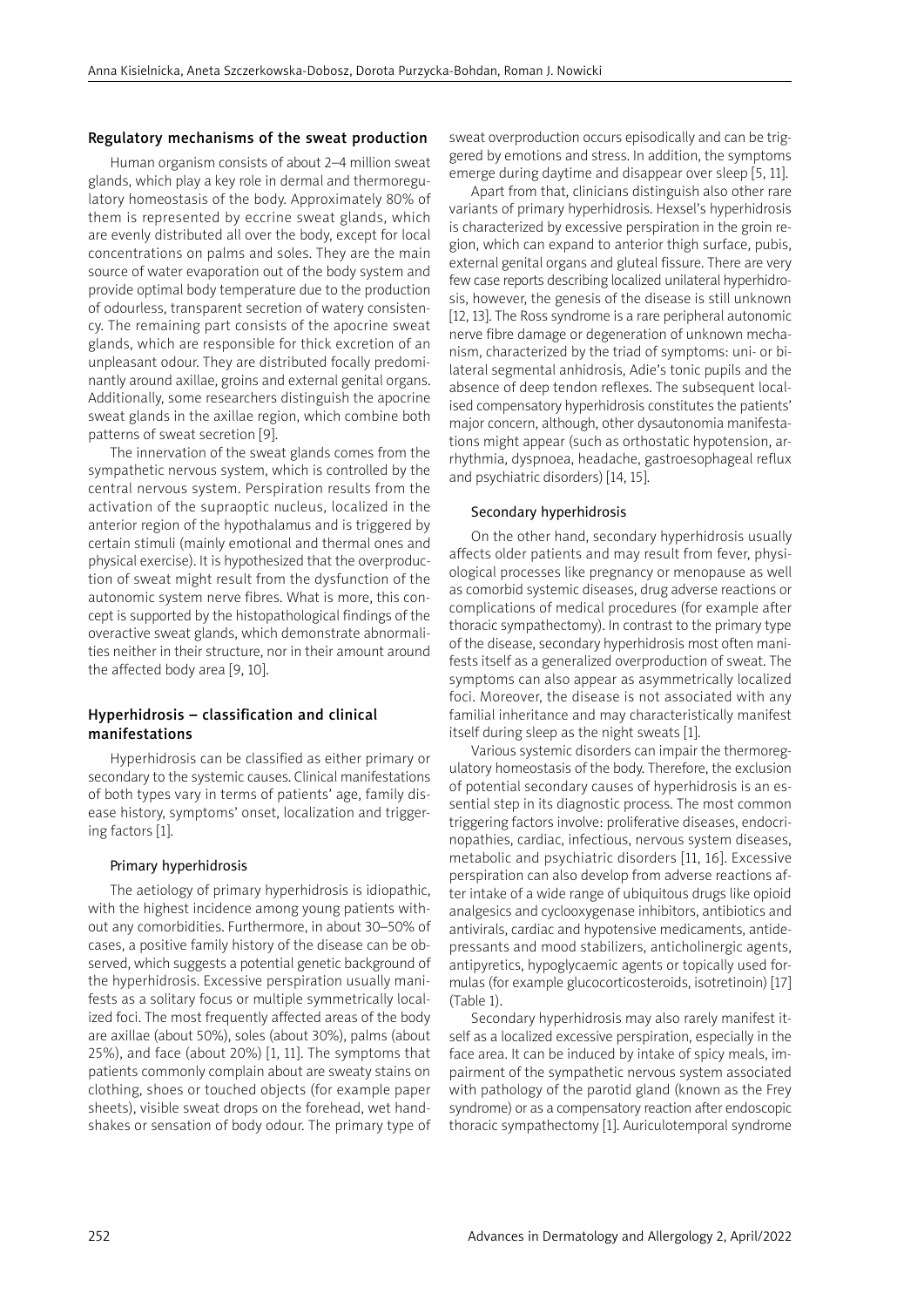Table 1. The most common triggering factors of the secondary hyperhidrosis [11, 16, 17]

| Physiological causes                    |                                                                                                                                                   |  |
|-----------------------------------------|---------------------------------------------------------------------------------------------------------------------------------------------------|--|
| Menopause<br>Pregnancy<br>Fever         |                                                                                                                                                   |  |
| Diseases                                |                                                                                                                                                   |  |
| Proliferative diseases                  | Myelodysplastic disorder<br>Hodgkin's lymphoma                                                                                                    |  |
| Endocrinopathies                        | Hyperthyroidism<br>Pheochromocytoma<br>Diabetes and hypoglycaemia<br>Carcinoid syndrome<br>Hypopituitarism and pituitary<br>tumours<br>Acromegaly |  |
| Cardiac diseases                        | Heart failure<br>Endocarditis                                                                                                                     |  |
| Infectious diseases                     | Influenza<br>HIV infection<br>Tuberculosis<br>Encephalitis                                                                                        |  |
| Nervous system diseases                 | Pituitary stroke<br>Post-traumatic spinal cord injuries<br>Parkinson's disease<br>Familial dysautonomia<br>Polyneuropathies                       |  |
| Metabolic disorders                     | Obesity                                                                                                                                           |  |
| Psychiatric disorders                   | Alcoholism<br>Generalized panic disorder<br>Social phobia                                                                                         |  |
| Drug adverse reactions                  |                                                                                                                                                   |  |
| Opioid analgesics                       | Morphine, oxycodone, fentanyl,<br>tramadol                                                                                                        |  |
| Cyclooxygenase inhibitors               | Naproxen, nabumetone                                                                                                                              |  |
| Antibiotics and antivirals              | Ceftriaxone, ciprofloxacin,<br>acyclovir                                                                                                          |  |
| Cardiac and hypotensive<br>medicaments  | Amlodipine, nifedipine, verapamil,<br>carvedilol, metoprolol, enalapril,<br>lisinopril, losartan, hydralazine,<br>propafenone                     |  |
| Antidepressants and mood<br>stabilizers | Tricyclic antidepressants,<br>neuroleptics                                                                                                        |  |
| Hypoglycaemic agents                    | Insulin, glipizide                                                                                                                                |  |
| Topically used formulas                 | Glucocorticosteroids, isotretinoin                                                                                                                |  |

(also recognized as the Frey syndrome) is a relatively common postoperative injury of the nerve fibres after the parotidectomy procedure, although, rare cases following neck dissection, face lifting or mechanical trauma were reported. Due to aberrant parasympathetic sweat gland reinnervation, mastication or salivary stimuli trigger facial gustatory excessive perspiration with concomitant local flushing, burning, itching of the skin and neuralgia [18].

# Hyperhidrosis diagnosis

Medical history and clinical presentation of the disease constitute a fundamental element of the hyperhidrosis diagnosis. The severity of the disease can be evaluated using a 4-score questionnaire Hyperhidrosis Disease Severity Scale (HDSS) based on patients' subjective perception of the daily routine disruption with the 4<sup>th</sup> level indicating the most exacerbated form of the sweat overproduction. Moreover, it is a valuable tool in clinicians' daily practice which helps to assess the efficacy of the therapy by monitoring its score reduction, which results in symptom alleviation by about 50% (1-point), and by nearly 80% (2-points) [19].

In case of concerns about the relevance of the diagnosis, clinicians can use the gravimetric method as an objective quantitative measurement of perspiration. It is an easy and quick technique, which involves wiping the area of excessive sweat production with a gauze, and thereafter, determining the difference in its weight. Furthermore, it is possible to verify the location of the overactive sweat glands by performing a starch-iodine test (also known as the Minor's test). Due to the chemical reaction between the iodine, starch and sweat, the excessive perspiration area colour turns purple, which enables its visualisation and implementation of targeted treatment methods. Other noteworthy methods for objective hyperhidrosis assessment involve dynamic sudorometry, thermoregulatory sweat test and skin conductance [17, 20, 21].

In order to distinguish between the primary and secondary type of hyperhidrosis the following factors should be taken into evaluation: symptom location and foci symmetry, frequency, duration, severity, occurrence at night, the onset of the disease, family history, the influence on daily life activities and other aspects pointing towards the presence of underlying systemic diseases. Furthermore, exclusion of the secondary causes of the excessive perspiration by performing laboratory tests is an obligatory step in every hyperhidrosis' diagnostic process. The prerequisite for primary hyperhidrosis diagnosis is the focal overproduction of sweat without any perceptible cause lasting for at least 6 months and co-occurrence of at least 4 following additional criteria: bilateral symmetrical excessive perspiration, minimal frequency of symptoms occurence of at least once per week, their occurrence limited to daytime, disruption of daily life activities, age onset before 25 years or positive family history [8, 11, 22].

# Hyperhidrosis current and emerging topical treatment methods

Due to the heavy social and economic burden of the disproportionate perspiration, current treatment methods still seem to be insufficient to meet patients' expectations. Therefore, the researchers continue a robust pursuit of novel therapy modalities combining the most desirable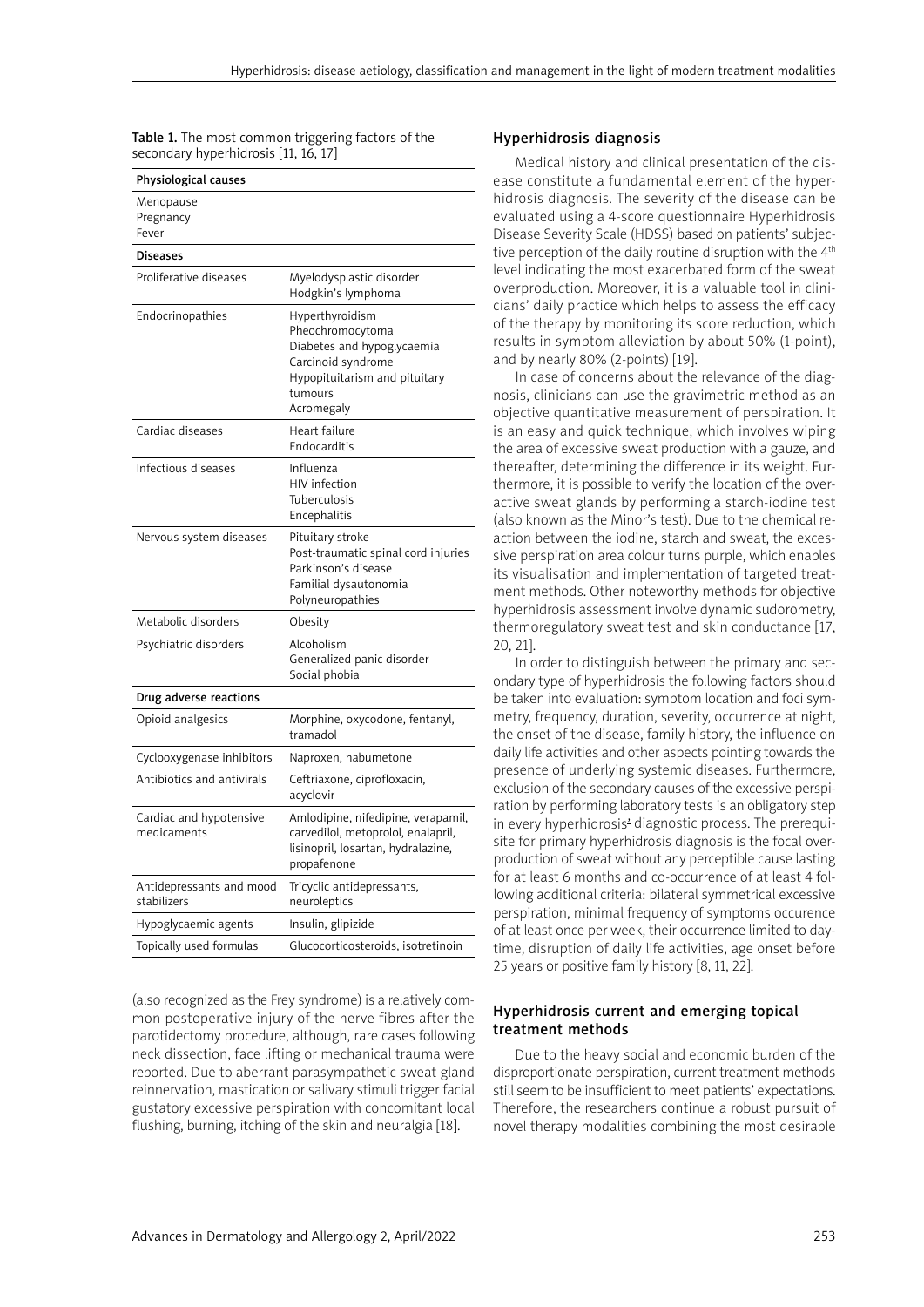| Pharmacological                         | <b>Medical procedures</b>            | Surgical              |
|-----------------------------------------|--------------------------------------|-----------------------|
| Aluminium chloride antiperspirants      | lontophoresis                        | Local skin excision   |
| Glycopyrrolate                          | Microwave thermolysis radiofrequency | Liposuction-curettage |
| Sofpironium bromide*                    | therapy                              | Sympathectomy         |
| Oxybutynin                              | Ultrasound technology                |                       |
| Oxybutynin and pilocarpine combination* | Laser treatment                      |                       |
| Botulinum toxin                         |                                      |                       |

Table 2. Modern treatment modalities of primary hyperhidrosis [23–62]

*\*Emerging therapies.*

features i.e. complete symptoms' alleviation, elimination of the adverse reactions, convenient application and longterm effect duration. Topical treatment methods constitute the first-line therapy, followed by a wide range of alternative modalities such as oral agents, minimally invasive medical approach and surgical techniques (Table 2). Nevertheless, lifestyle changes are necessary and involve the avoidance of: factors provoking sweat overproduction, spicy meals or alcohol consumption and occlusive clothing or footwear [23].

Antiperspirants containing variable concentrations (from 5.0% to 25.0%) of the aluminium salts are a baseline treatment option of the mild and moderate sweat overproduction. Gels and powders which are rich in metal salts precipitate and temporarily obstruct the eccrine glands orifices until the stratum corneum exfoliates. The therapy involves a regular antiperspirant application on the cleaned and dried skin for the time period not shorter than 6 to 8 h, therefore nightly use is usually recommended. The amelioration of the disproportionate perspiration is usually observed after 1–2 weeks. Many trials and clinical experience endorsed the following method for the hyperhidrosis treatment in the axillary, palmar, plantar and craniofacial regions [23, 24]. Data from the research evaluating the overall aluminium salts efficacy in 691 patients indicated the effective disease control among about 80% of the study group. However, the therapy results may vary across the affected regions indicating the highest symptom reduction rate in the axillae and the lowest on palms [25, 26]. Skin irritation is the most common drug adverse reaction, which can be avoided by less frequent drug application or by the topical administration of the hydrocortisone ointments and emollients. Furthermore, recent concerns about the influence of the persistent aluminium exposure from the antiperspirants on the greater prevalence of the breast cancer and the Alzheimer's disease have not been confirmed in the latest reports. Therefore, aluminium chloride antiperspirants remain a cost-effective and safe topical treatment method of the focal hyperhidrosis [23, 27].

Glycopyrrolate is an anticholinergic agent, currently available as a 0.5–4% concentrated topical formulation recommended for the craniofacial and gustatory sweating treatment. The substance transdermal mechanism of action enables skin penetration and competitive inhibition of the muscarinic acetylcholine receptors responsible for the sweat glands overactivity. Simultaneously, the abundance and diffusion of the active drug is insufficient for the induction of the systemic response, which significantly reduces the possible adverse reactions. Further safety analysis showed no phototoxic, genotoxic or carcinogenic effect of the topical glycopyrrolate, and therefore, proved its suitability for chronic usage [26, 28].

In 2018, the United States Food and Drug Administration (FDA) approved an innovative treatment option of the primary axillary hyperhidrosis in the form of a cloth pre-moistened with the 2.4% concentration of glycopyrronium bromide. The method is dedicated to patients above 9 years old and provides a convenient drug application. Two randomized, double-blind, vehicle-controlled phase III trials ATMOS-1 and ATMOS-2 demonstrated high efficacy and safety profile of the therapy, followed by an acceptable level of the adverse effects and the consequent sporadic treatment discontinuation. In the supplementary studies, the researchers observed the prevalence of mild to moderate cholinergic-derived side effects among 2–25% patients, of which the most commonly reported were xerostomia, blurred vision, mydriasis, urinary hesitation, nasal dryness and xerophthalmia [29, 30].

The promising results of the latest phase II randomized, controlled, double-blind clinical trial might result in an introduction of a new anticholinergic gel formula – sofpironium bromide, a derivate of the glycopyrrolate – for the primary axillary hyperhidrosis treatment. The researchers performed an evaluation of the 5%, 10% and 15% active drug concentrations, which provided a clinically valuable response and a statically significant reduction of the excessive perspiration. Moreover, due to the developed retrometabolic drug design, the adverse effects were limited to those of a mild and moderate severity. Hence, topical sofpironium bromide modalities might be an efficacious hyperhidrosis treatment option in the foreseeable future [28, 31].

Oxybutynin in the transdermal formula proved to be a successful therapy of the overactive bladder in adults due to its anticholinergic effect. Two small pilot studies investigated the use of 3% and 10% oxybutynin gel for the focal hyperhidrosis management. Both demonstrated meaningful symptom reduction and patients' life quality enhancement. Although considerable systemic side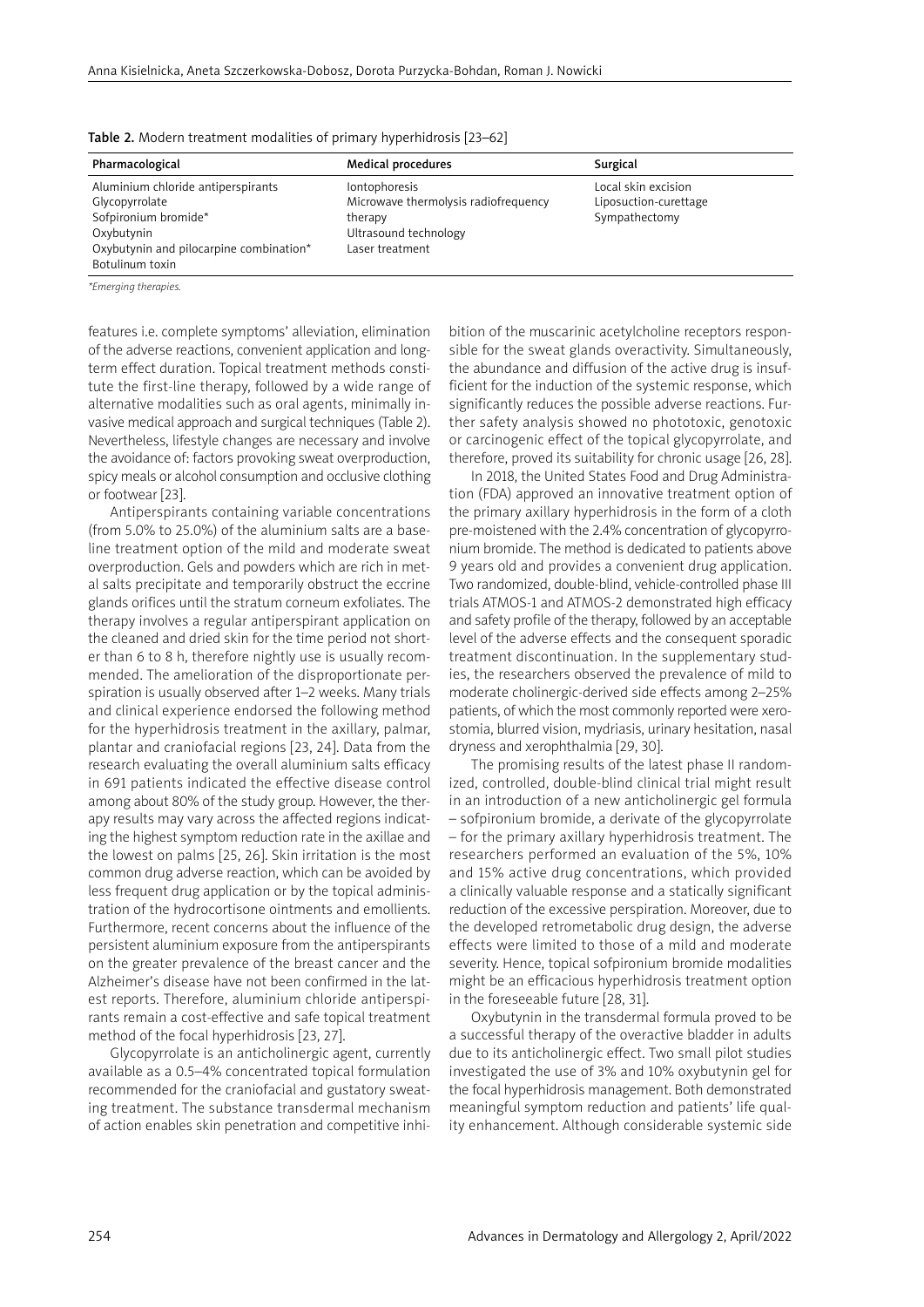effects were infrequent or absent, a consecutive investigation upon the safety, efficacy and drug dosage of the method is necessary [32, 33].

Finally, a pioneering pharmaceutical enrichment of the botulin toxin A skin absorption in a liposomal cream demonstrated satisfactory results of a possible clinical application for the non-invasive excessive axillary perspiration therapy [34].

# Hyperhidrosis systemic treatment methods

According to the experts' recommendations, oral therapies should be reserved for the patients non-responding to the topical treatment or multifocal hyperhidrosis. Systemic anticholinergic agents comprise the most common choice in the clinical practice regardless of the risk of their constitutional adverse reactions, which forces approximately 1/3 of the patients to cease the therapy. Additionally, there are some data available for the use of propranolol and clonidine in the anxiety-triggered sweat overproduction [23, 35].

Glycopyrrolate is a widely prescribed oral medicament with a fixed starting-point dosage of 1–2 mg daily. The inability of the glycopyrrolate to penetrate the hematoencephalic barrier is a favourable feature that limits the severity of the central nervous system-derived adverse reactions, and hence, allows for the possible dose augmentation to accomplish a satisfactory therapeutic effect [36, 37]. The alternative treatment involves 2.5 to 5 mg dose of oxybutynin that can be gradually increased up to 15 mg per day if the treatment is well tolerated. Reports of the oxybutynin efficacy found a 70% excessive perspiration reduction among subjects with palmar and axillary hyperhidrosis [38]. Nevertheless, the major side effects are the systemic adverse reactions which commonly involve xerostomia, xerophthalmia and blurred vision, constipation, hyperthermia, orthostatic hypotension, tachycardia, urinary retention, headache and dizziness [39]. Due to the anticholinergic mechanism of action, the following treatment is contraindicated in patients with myasthenia gravis, pyloric stenosis, paralytic ileus, closed-angle glaucoma or bladder outlet obstruction and other diseases requiring the use of the anti-Parkinson's remedies, phenothiazines and tricyclic antidepressants [23].

Interestingly, the latest development of an innovative compound containing a set dose of oxybutynin and pilocarpine (7.5 mg/7.5 mg) might redefine the role of the systemic anticholinergic agents in the clinical practice. In comparison to oxybutynin, its equivalent therapeutic effect was associated with a lower prevalence of xerostomia among the patients with axillary and palmar hyperhidrosis [40].

# The use of medical devices and minimally invasive methods in the hyperhidrosis therapy

Iontophoresis is a widespread first-line treatment of the plantar and palmar disproportionate sweating. The regionally limited application arises from the requirement of the intact skin submersion in liquid, which enables the transduction of a galvanic current. Multiple mechanisms of action are proposed to be accountable for the perspiration inhibition, mainly the formation of the hyperkeratotic plug, change in the sweat electrochemical gradient, disruption of the autonomic nerves' transmission or the sweat pH value alterations [41, 42]. The therapy offers high anhidrotic efficacy and verified safety profile when applied for 3–4 weeks for 20–30 min at a current of 15– 20 mA and the reported symptoms alleviation was perceivable after 6–15 treatment sessions. However, chronic use is required for the therapeutic effect maintenance which may trigger erythema and can be the source of patients' frustration [43, 44]. Recent method development allows for the enhancement of the therapeutic effect by combining iontophoresis with the simultaneous application of aluminium chloride, anticholinergic agents and botulinum toxin [45–47]. Nonetheless, the modality in contraindicated in pregnancy, epilepsy or in patients with implanted medical devices and pacemakers [23].

The expanding implementation of medical devices in the axillary hyperhidrosis treatment results in various modalities like microwave thermolysis, radiofrequency therapy, ultrasounds and laser treatment. Their fundamental therapeutic effect is based on the mechanical destruction of the eccrine sweat glands and confirmed by the follow-up histopathological analyses. Yet, the use of medical devices is not free from adverse effects, and importantly, entails significant expenses [44].

Furthermore, dermal-subcutaneous injections of the botulinum toxin (BTX) A and B formulations are a noteworthy treatment approach registered for the primary axillary hyperhidrosis. However, numerous clinical studies provided evidence for its therapeutic value in the off-label use for the focal disproportionate perspiration in the palms, soles, inguinal and craniofacial regions [48]. Although the fundamental Frey syndrome treatment approach is concentrated on the surgical prevention techniques, the BTX A intracutaneous injections in the facial area are reported to be an effective temporal method [49]. Furthermore, the BTX segmental administration, alongside with tap water iontophoresis, are two modalities for symptomatic treatment of the Ross syndrome [50, 51]. The BTX main mechanism of action involves chemical denervation of the sweat glands by acetylcholine release inhibition from the presynaptic neurons. Therefore, the method is contraindicated in case of myasthenia, Lambert-Eaton syndrome, pregnancy and cutaneous infections in the administration area [23]. The advantage of BTX over other hyperhidrosis treatment modalities is due to its high safety profile, significant perspiration reduction rate (around 80% for axillae and the lowest for soles – about 50%) and long-lasting anhidrotic effect (about 6–8 months) [52, 53]. Although the permanent hyperhidrosis control requires regular BTX injections, its repeated supply might prolong the therapeutic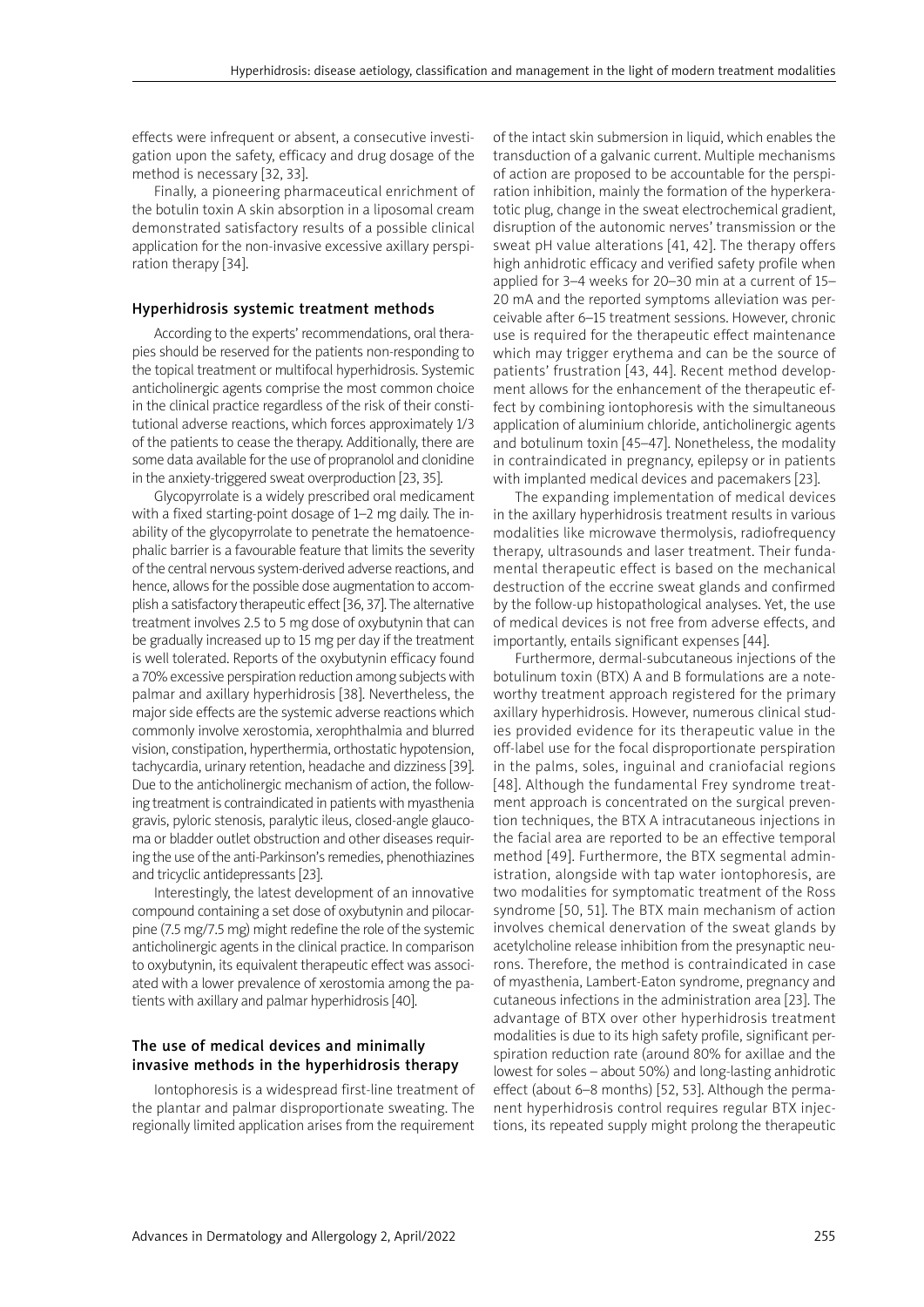effect to 7–9.5 months [54]. Moreover, BTX B may exhibit moderately stronger autonomic effect and less impaired motor function in contrast to BTX A [55]. The principal limitations involve transitional muscle weakness, overall high therapy cost and, most importantly, painful delivery. Therefore, considering the latest, clinicians seek for new resolutions of pain alleviation which include: cold ice packs, vibration, topical lidocaine with prilocaine analgesia, dilution of BTX in lidocaine solution with transdermal administration by jet nebulization or multiple punctures injections [56–59].

#### Hyperhidrosis surgical treatment methods

Surgical invasive treatment is considered as a therapeutic option in the most severe hyperhidrosis cases that are unresponsive to the conservative modalities. Retrodermal curettage involves mechanical removal of the sweat glands restricted to the axillary areas, and thus, permanent primary axillary hyperhidrosis symptoms alleviation. On the other hand, limited number of studies and discrepancies in surgical techniques contribute to the ambiguous evaluation of the long-term therapeutic efficacy [60].

Finally, thoracic or lumbar sympathectomy is an advanced surgical procedure requiring general anaesthesia. The disruption of the sympathetic trunk allows for the 95% complete regain of focal perspiration control confirmed by short- and long-term follow-up clinical studies. Furthermore, the method proved to ensure a significant increase in patients' quality of life. Nevertheless, in some cases compensatory sweating in the abdominal-lumbar areas, groins and thighs might constitute a major procedure adverse consequence [61, 62].

In conclusion, the individual approach considering the hyperhidrosis aetiology, location and severity is vital to adjust efficacious and patient-acceptable therapy from various available treatment modalities.

## Conflict of interest

The authors declare no conflict of interest.

#### References

- 1. Moraites E, Vaughn O, Hill S. Incidence and prevalence of hyperhidrosis. Dermatol Clin 2014; 32: 457-65.
- 2. Hasimoto EN, Cataneo DC, Reis TA, et al. Hyperhidrosis: prevalence and impact on quality of life. J Brasil Pneumol 2018; 44: 292-8.
- 3. López-López D, Becerro-de-Bengoa-Vallejo R, Losa-Iglesias ME, et al. Relationship between depression scores and degree of skin perspiration: a novel cross-sectional study. Int Wound J 2019; 16: 139-43.
- 4. Walling HW. Primary hyperhidrosis increases the risk of cutaneous infection: a case-control study of 387 patients. J Am Acad Dermatol 2009; 61: 242-6.
- 5. Strutton D, Kowalski J, Glaser D, et al. US prevalence of hyperhidrosis and impact on individuals with axillary hyper-

hidrosis: results from a national survey. J Am Acad Dermatol 2004; 51: 241-8.

- 6. Lear W, Kessler E, Solish N, et al. An epidemiological study of hyperhidrosis. Dermatol Surg 2007; 33: S69-75.
- 7. Stefaniak T, Tomaszewski KA, Proczko-Markuszewska M, et al. Is subjective hyperhidrosis assessment sufficient enough? Prevalence of hyperhidrosis among young Polish adults. J Dermatol 2013; 40: 819-23.
- 8. Hornberger J, Grimes K, Nauman M, et al. Recognition, diagnosis, and treatment of primary focal hyperhidrosis. J Am Acad Dermatol 2004; 51: 274-86.
- 9. Murota H, Matsui S, Ono E, et at. Sweat, the driving force behind normal skin: an emerging perspective on functional biology and regulatory mechanisms. J Dermatol Sci 2015; 77: 3-10.
- 10. Romero FR, Haddad GR. Palmar hyperhidrosis: clinical, pathophysiological, diagnostic and therapeutic aspects. An Brasil Dermatol 2016; 91: 716-25.
- 11. Haider A, Solish N. Focal hyperhidrosis: diagnosis and management. CMAJ 2005; 172: 69-75.
- 12. Hexsel D, Dal'Forno T, Hexsel C. Inguinal, or hexsel's hyperhidrosis. Clin Dermatol 2004; 22: 53-9.
- 13. Kreyden OP, Schmid-Grendelmeier P, Burg G. Idiopathic localized unilateral hyperhidrosis. Case report of successful treatment with botulinum toxin type A and review of the literature. Arch Dermatol 2001; 137: 1622-5.
- 14. Damagatla M, Ganne P, Upparakadiyala R, et al. Ross syndrome. Neuroophthalmology 2020; 44: 201-3.
- 15. Yaşar Ş, Aslan C, Serdar ZA, et al. Ross syndrome: unilateral hyperhidrosis, Adie's tonic pupils and diffuse areflexia. J Deutschen Dermatol Gesellschaft 2010; 8: 1004-6.
- 16. Swartling C. Hyperhidrosis an unknown widespread 'silent' disorder. J Neurol Neuromed 2016; 1: 25-33.
- 17. Gordon J, Hill E. Update on pediatric hyperhidrosis. Dermatol Ther 2013; 26: 452-61.
- 18. Motz KM, Kim YJ. Auriculotemporal syndrome (Frey syndrome). Otolaryngol Clin North Am 2016; 49: 501-9.
- 19. Solish N, Bertucci V, Dansereau A, et al. A comprehensive approach to the recognition, diagnosis, and severity-based treatment of focal hyperhidrosis: recommendations of the Canadian Hyperhidrosis Advisory Committee. Dermatol Surg 2007; 33: 908-23.
- 20. Stefaniak T, Proczko M. Gravimetry in sweating assessment in primary hyperhidrosis and healthy individuals. Clin Autonomic Res 2013; 23: 197-200.
- 21. Stashak AB, Brewer JD. Management of hyperhidrosis. Clin Cosmetic Investig Dermatol 2014; 7: 285-99.
- 22. Jabłonowska A, Woźniacka A, Dziankowska-Bartkowiak B. Hyperhidrosis: causes and treatment options. Dermatol Rev 2020; 107: 246-56.
- 23. Nawrocki S, Cha J. The etiology, diagnosis and management of hyperhidrosis: a comprehensive review. J Am Acad Dermatol 2019; 81: 669-80.
- 24. Grabell D, Heber A. Current and emerging medical therapies for primary hyperhidrosis. Dermatol Ther 2017; 7: 25-36.
- 25. Holzle E. Topical pharmacological treatment. Curr Probl Dermatol 2002; 30: 30-43.
- 26. Pariser DM, Ballard A. Topical therapies in hyperhidrosis care. Dermatol Clin 2014; 32: 485-90.
- 27. Allam MF. Breast cancer and deodorants/antiperspirants: a systematic review. Cent Eur J Public Health 2016; 24: 245-7.
- 28. Chabicovsky M, Winkler S, Soeberdt M, et al. Pharmacology, toxicology and clinical safety of glycopyrrolate. Toxicol Appl Pharmacol 2019; 370: 154-69.